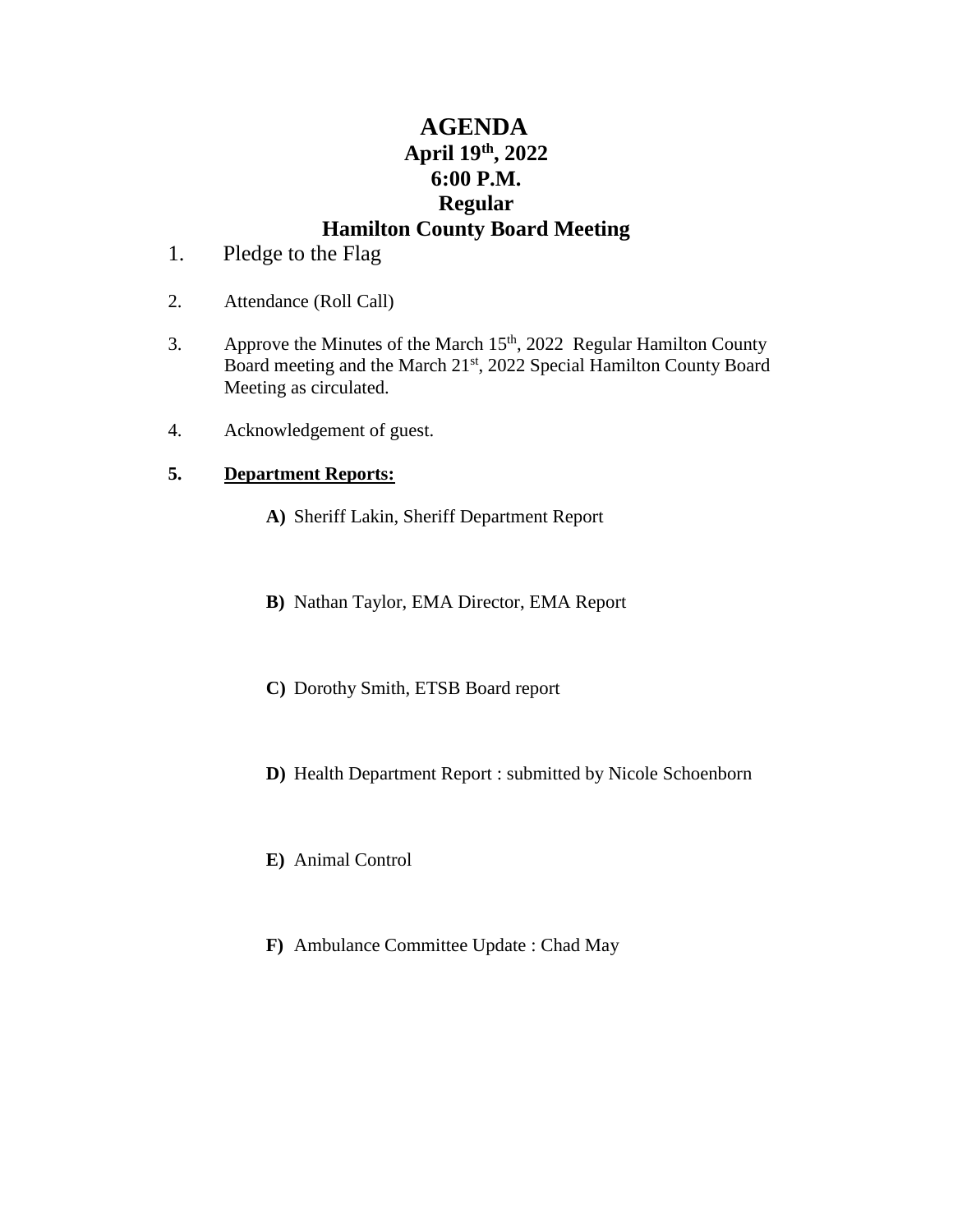**G)** Bellwether, LLC: Administrative Services Report

A) Discussion / Approval Ordinance #04-2022 to Amend Ordinance #18-2021 the Hamilton County Tax Levy for the year ending November 30<sup>th</sup>, 2022 as presented. Roll Call Vote:

| Yes | N <sub>0</sub> | Absent | Abstain |
|-----|----------------|--------|---------|
| Yes | Nο             | Absent | Abstain |
| Yes | No.            | Absent | Abstain |
| Yes | Nο             | Absent | Abstain |
| Yes | Nο             | Absent | Abstain |

B) Discuss the request of ARPA funds from local fire department

- 1) City of McLeansboro: \$300,000. For a crate motor for a fire engine
- 2) Dahlgren Fire Dept: Utility Terrain Vehicle and Trailer = \$35,000. Cascade System (SCBA tank filling station) =\$15,000.  $SCBA Upgrade$  = \$25,000. TOTAL REQUEST \$75,000.00
- C) Pre Chairman Chapman: Discuss : ARPA Request for Hamilton County Senior Citizens Center for maintenance upgrades and other needs.
- D) Discuss: Use of ARPA funds to give employees Covid pay.

E) Update / Discussion / Approval of Window bids :

- (2) UPDATED / AMENDED bids received April  $1<sup>st</sup>$ , 2022
	- (1) Window World of Paducah, LLC: Total Bid= \$295,857.84 Amended bid \$312,507.8
	- (2) The Wilson Group Inc.: Total Bid= \$614,000.00. Amended bid \$566,250.00

Roll Call Vote:

| Yes  | No.          | Absent | Abstain |
|------|--------------|--------|---------|
| Yes. | No.          | Absent | Abstain |
| Yes- | No.          | Absent | Abstain |
| Yes: | No.          | Absent | Abstain |
| Yes. | $N_{\Omega}$ | Absent | Abstain |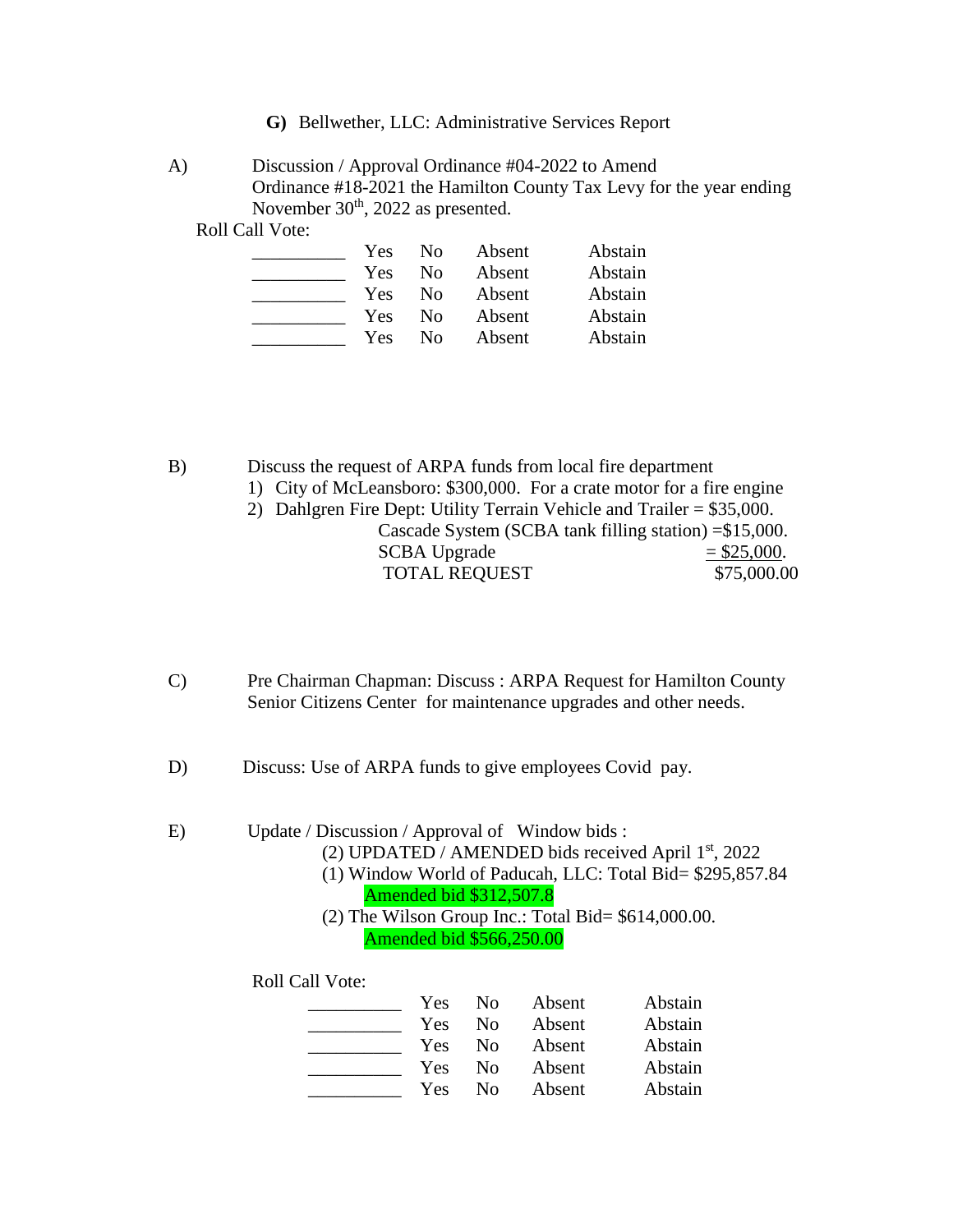## **CONSENT AGENDA;**

- 1. Hamilton County Extension Foundation Plat Book. Accept ck # 1419 in the amount of \$25.00 for the sale of (1) plat book. Loan Balance \$2,750.00
- 2. Accept checks from the Hamilton County Health Department for the month of March 2022. Salaries: \$7,822.00 Fringes: \$818.02 and Insurance: \$1,131.86 Unemployment \$139.97 BONUS \$1000.00 BONUS Fringes \$104.40.
- 3. Hamilton County Coal Royalty Summary Report: Jason Organ to give the board an Update on County's expected revenue
- 4. Accept check **041793** in the amount of **\$4,166.67** from the City of McLeansboro per the Central Dispatching agreement for the month of April 2022.
- 5. Review the Hamilton County Unit #10 1% school facilities tax schedule amount received is \$41,508.16
- 6. Review the Hamilton County Public Safety Tax Payment received in the amount of \$41,716.29

ROLL CALL VOTE:

| <b>Yes</b> | N <sub>0</sub> | Absent | Abstain |
|------------|----------------|--------|---------|
| Yes        | No             | Absent | Abstain |
| Yes        | N <sub>0</sub> | Absent | Abstain |
| Yes        | Nο             | Absent | Abstain |
| Yes        | Nο             | Absent | Abstain |

#### **NEW BUSINESS:**

1. **Kelly Woodrow / John Mead: Building and Grounds Committee: Discussion and or Action: on Mini-Split Heating and Cooling units, Masonry work needed on the courthouse. Roll Call Vote:**

| Yes | No | <b>Absent</b> | <b>Abstain</b> |
|-----|----|---------------|----------------|
| Yes | No | <b>Absent</b> | <b>Abstain</b> |
| Yes | No | Absent        | <b>Abstain</b> |
| Yes | No | Absent        | <b>Abstain</b> |
| Yes | No | Absent        | <b>Abstain</b> |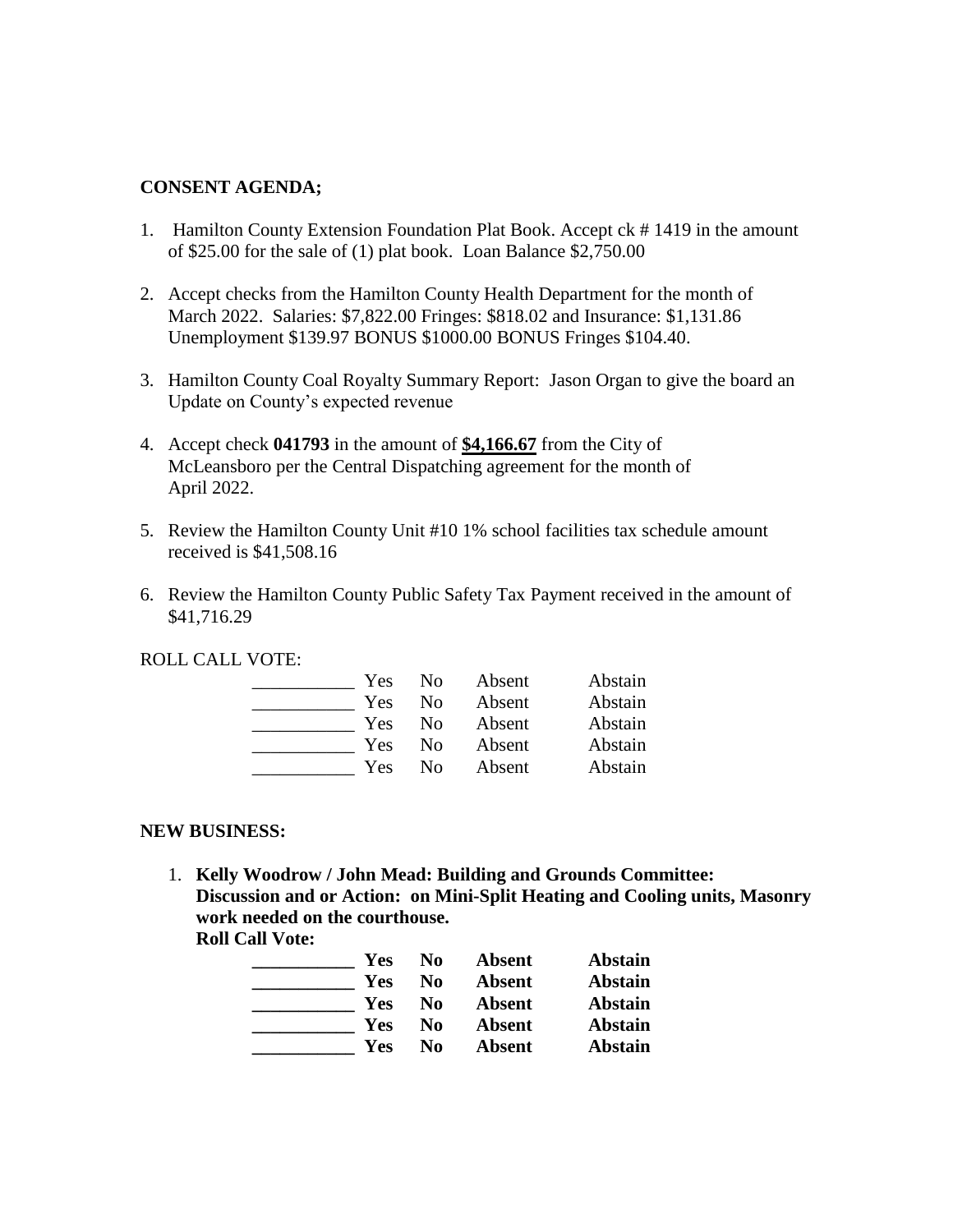2. University of Illinois Extension, RE: the FY 2023 Lease Agreement with the county.

Roll Call Vote:

| Yes        | No. | Absent | Abstain |
|------------|-----|--------|---------|
| <b>Yes</b> | Nο  | Absent | Abstain |
| <b>Yes</b> | Nο  | Absent | Abstain |
| <b>Yes</b> | Nο  | Absent | Abstain |
| Yes        | Nο  | Absent | Abstain |

- 3. Kelly Woodrow: Discussion and or Action : County's Commitment to Kiwanis for the Fy2022 Fall Festival
- 4. Andy Rubenacker & Jerry Prince, cochairmen of the 2021 Bicentennial Committee. Seeking approval from the county board to display signage on the courthouse lawn.
- 5. Discussion : Elected Official Salaries (Must be set by May  $31<sup>st</sup>$ , 2022)
- 6. Review / Discuss / Approve the Regional Office of Education District #20 3rd quarter activities report 21/22 submitted by Dr. Beth Rister, Regional Superintendent
- 7. Chairman Chapman : Discussion / Action : Cyber Security Training and FOIA / Open Meetings Act training for all employees.
- 8. Discuss / Approve: Arbor Day In Hamilton County. (April 29<sup>th</sup>, 2022.
- 9. Discuss / Approve the Claims List, Late Claims and Highway Claims with signatures of approval.
- 10. Reminder: May Liquor Control Meeting Prior to May 19<sup>th</sup>, 2022 Regular Board meeting.